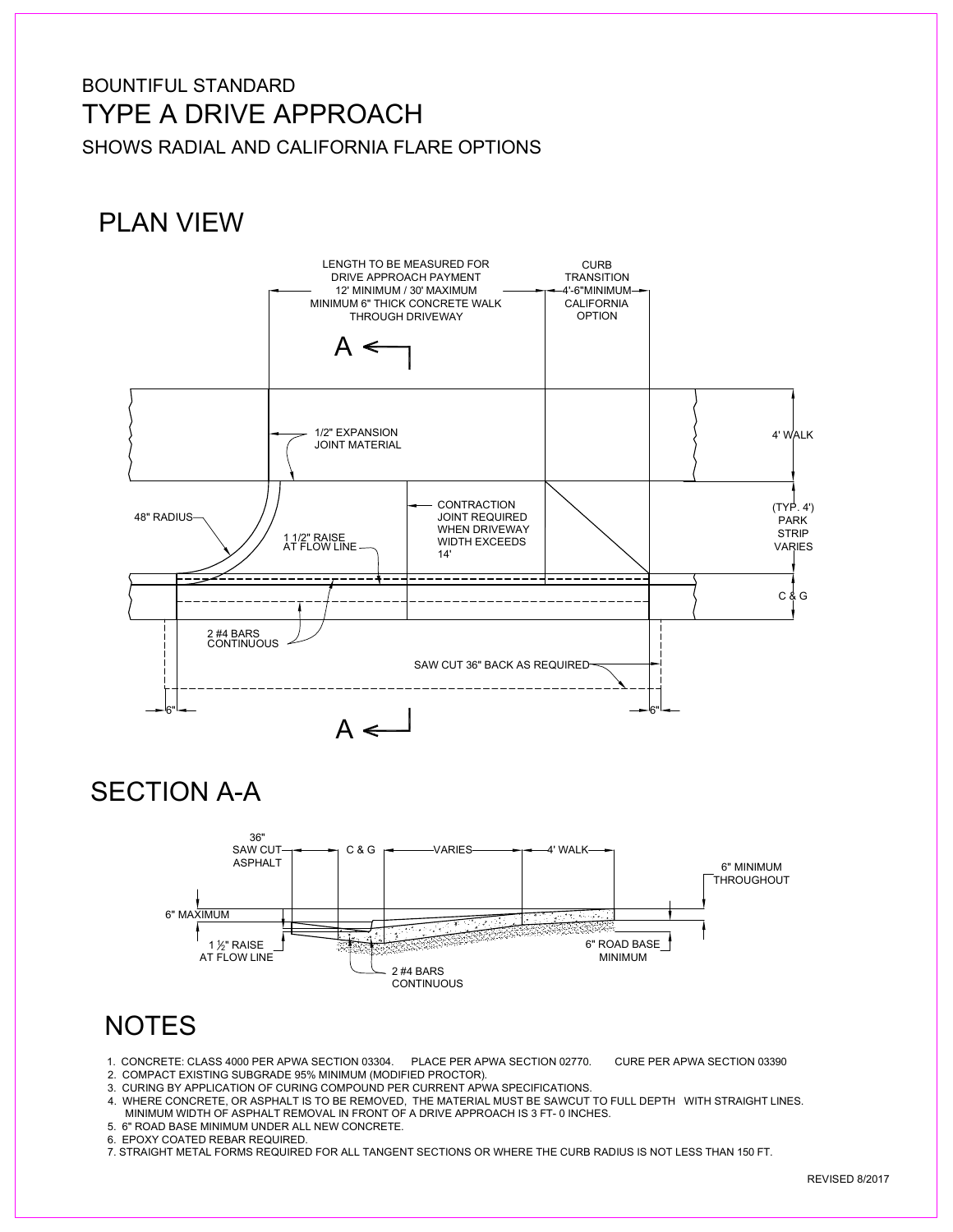#### BOUNTIFUL STANDARD TYPE B DRIVE APPROACH TO BE USED WHEN WALK IS AGAINST CURB

## PLAN VIEW



SECTION A-A



### **NOTES**

- 1. CONCRETE: CLASS 4000 PER APWA SECTION 03304. PLACE PER APWA SECTION 02770. CURE PER APWA SECTION 03390
- 2. COMPACT EXISTING SUBGRADE 95% MINIMUM (MODIFIED PROCTOR).<br>3. CURING BY APPLICATION OF CURING COMPOUND PER CURRENT APWA SPECIFICATIONS.
	-
- 4. WHERE CONCRETE, OR ASPHALT IS TO BE REMOVED, THE MATERIAL MUST BE SAWCUT TO FULL DEPTH WITH STRAIGHT LINES. MINIMUM WIDTH OF ASPHALT REMOVAL IN FRONT OF A DRIVE APPROACH IS 3 FT- 0 INCHES.
- 
- 5. 6" ROAD BASE MINIMUM UNDER ALL NEW CONCRETE.
- 6. EPOXY COATED REBAR REQUIRED.<br>7. STRAIGHT METAL FORMS REQUIRED FOR ALL TANGENT SECTIONS OR WHERE THE CURB RADIUS IS NOT LESS THAN 150 FT.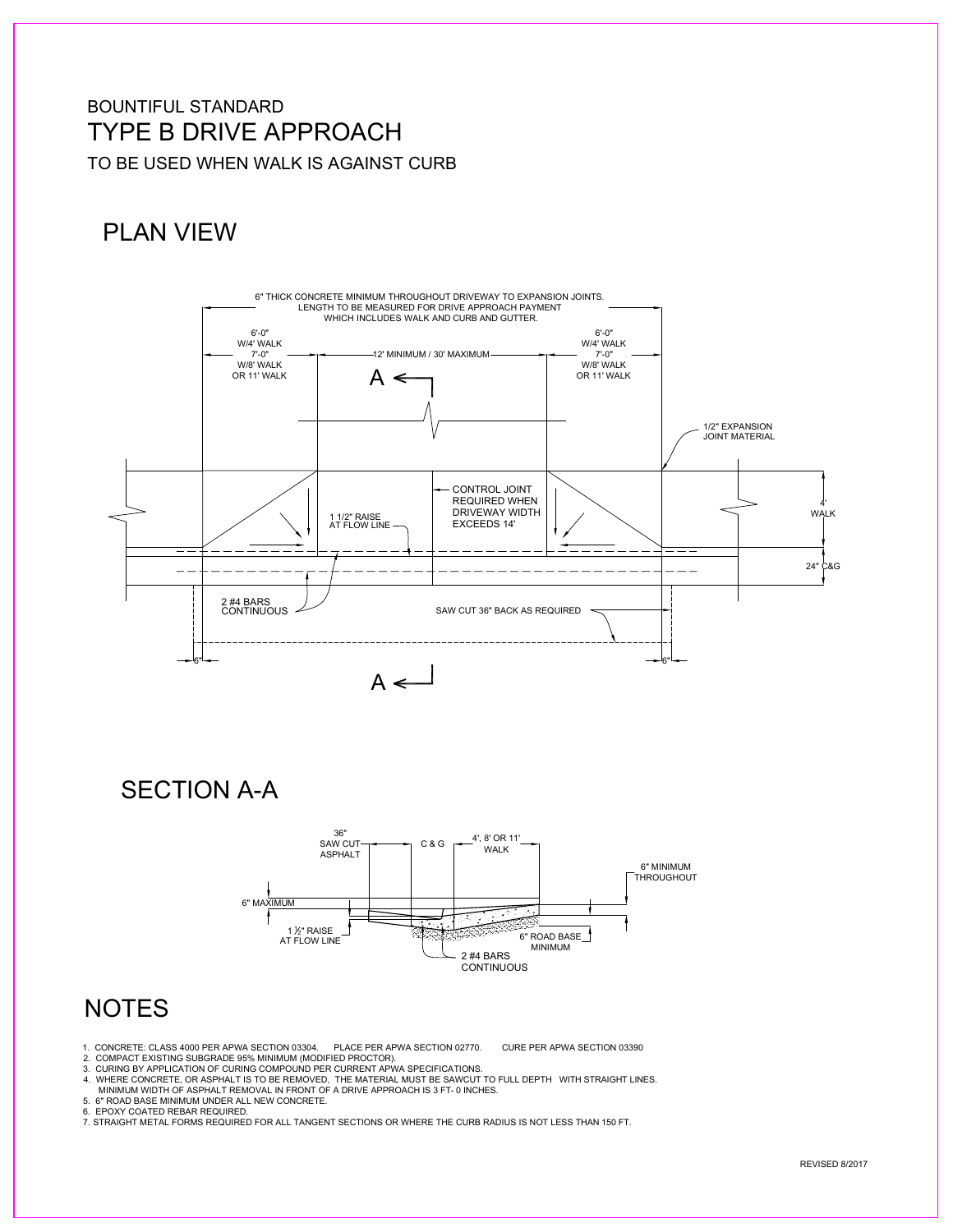#### BOUNTIFUL STANDARD TYPE C DRIVE APPROACH FOR SAW CUT CURB

# PLAN VIEW



#4 BARS, 24" LONG @ 24" OC DRILLED INTO C&G. DOWELL INTO APPROACH

SECTION A-A



## **NOTES**

- 1. CONCRETE: CLASS 4000 PER APWA SECTION 03304. PLACE PER APWA SECTION 02770. CURE PER APWA SECTION 03390
- 2. COMPACT EXISTING SUBGRADE 95% MINIMUM (MODIFIED PROCTOR).
- 3. CURING BY APPLICATION OF CURING COMPOUND PER CURRENT APWA SPECIFICATIONS.
- 4. WHERE CONCRETE, OR ASPHALT IS TO BE REMOVED, THE MATERIAL MUST BE SAWCUT TO FULL DEPTH WITH STRAIGHT LINES.
- MINIMUM WIDTH OF ASPHALT REMOVAL IN FRONT OF A DRIVE APPROACH IS 3 FT- 0 INCHES.
- 5. 6" ROAD BASE MINIMUM UNDER ALL NEW CONCRETE.
- 6. EPOXY COATED REBAR REQUIRED.

7. STRAIGHT METAL FORMS REQUIRED FOR ALL TANGENT SECTIONS OR WHERE THE CURB RADIUS IS NOT LESS THAN 150 FT.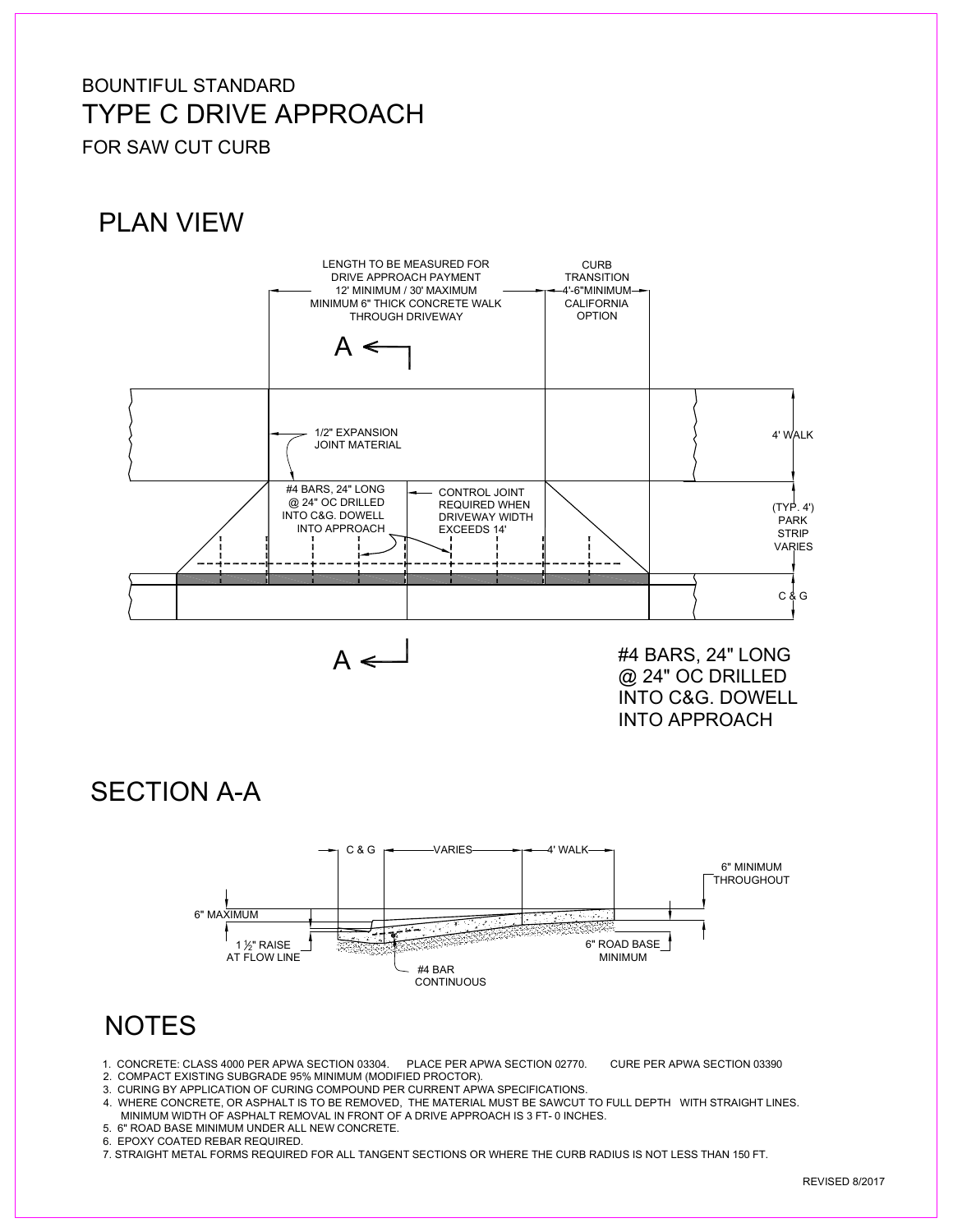

18 - 17<br>CHAPTER 18 OFF-STREET PARKING ORD 2018-13